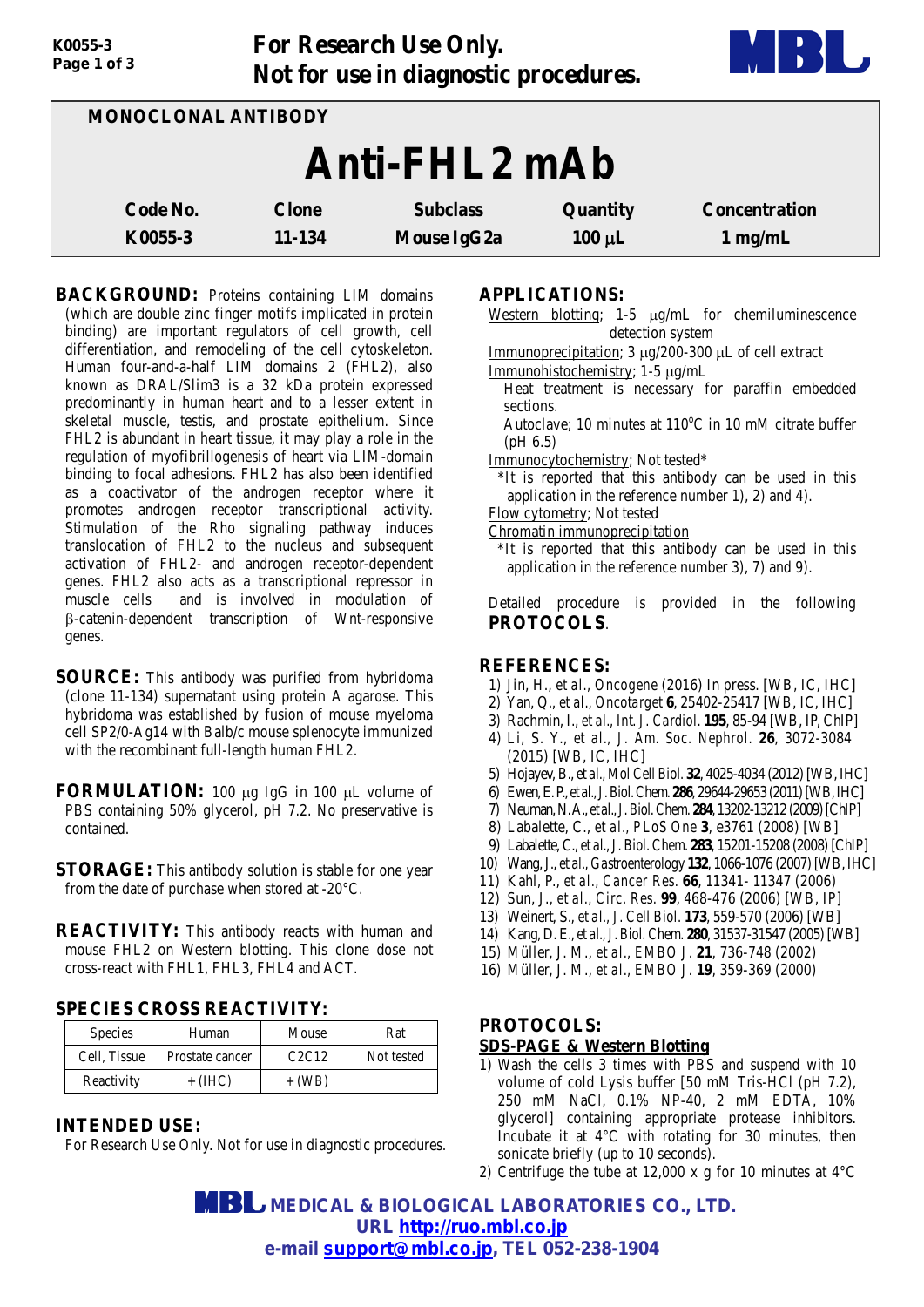and transfer the supernatant to another tube. Measure the protein concentration of the supernatant and add the cold Lysis buffer to make 8 mg/mL solution.

- 3) Mix the sample with equal volume of Laemmli's sample buffer.
- 4) Boil the samples for 3 minutes and centrifuge. Load 10 µL of the sample per lane in a 1 mm thick SDS-polyacrylamide gel for electrophoresis.
- 5) Blot the protein to a polyvinylidene difluoride (PVDF) membrane at 1 mA/cm<sup>2</sup> for 1 hour in a semi-dry transfer system (Transfer Buffer: 25 mM Tris, 190 mM glycine, 20% MeOH). See the manufacture's manual for precise transfer procedure.
- 6) To reduce nonspecific binding, soak the membrane in 10% skimmed milk (in PBS, pH 7.2) for 1 hour at room temperature, or overnight at 4°C.
- 7) Incubate the membrane with primary antibody diluted with PBS, pH 7.2 containing 1% skimmed milk as suggest in the **APPLICATIONS** for 1 hour at room temperature. (The concentration of antibody will depend on condition.)
- 8) Wash the membrane with PBS-T [0.05% Tween-20 in PBS] (5 minutes x 6 times).
- 9) Incubate the membrane with 1:10,000 of Anti-IgG (Mouse) pAb-HRP (MBL; code no. 330) diluted with 1% skimmed milk (in PBS, pH 7.2) for 1 hour at room temperature.
- 10) Wash the membrane with PBS-T (5 minutes x 6 times).
- 11) Wipe excess buffer on the membrane, then incubate it with appropriate chemiluminescence reagent for 1 minute.
- 12) Remove extra reagent from the membrane by dabbing with paper towel, and seal it in plastic wrap.
- 13) Expose to an X-ray film in a dark room for 5 minutes.
- 14) Develop the film as usual. The condition for exposure and development may vary.

(Positive control for Western blotting; C2C12)



Western blot analysis of FHL2 expression in C2C12 cells using K0055-3.

### **Immunoprecipitation**

- 1) Wash the cells 3 times with PBS and suspend with 10 volume of cold Lysis buffer [50 mM Tris-HCl (pH 7.2), 250 mM NaCl, 0.1% NP-40, 2 mM EDTA, 10% glycerol] containing appropriate protease inhibitors. Incubate it at 4°C with rotating for 30 minutes, then sonicate briefly (up to 10 seconds).
- 2) Centrifuge the tube at 12,000 x g for 10 minutes at 4°C and transfer the supernatant to another tube.
- 3) Add primary antibody as suggest in the **APPLICATIONS** into 200-300 µL of the supernatant. Mix well and incubate with gentle agitation for 30-120 minutes at 4°C. Add 20 µL of 50% protein A agarose beads resuspended in the cold Lysis buffer. Mix well and incubate with gentle agitation for 60 minutes at 4°C.
- 4) Wash the beads 3-5 times with the cold Lysis buffer (centrifuge the tube at 2,500 x g for 10 seconds).
- 5) Resuspend the beads in 20  $\mu$ L of Laemmli's sample buffer, boil for 3-5 minutes, and centrifuge for 5 minutes. Use 10 µL/lane for the SDS-PAGE analysis. (See **SDS-PAGE & Western blotting**.)

(Positive control for Immunoprecipitation; C2C12)



Immunoprecipitation of FHL2 from C2C12 cells with normal mouse laG (1) or K0055-3 (2). After immunoprecipitated with the antibody, immunocomplex was resolved on SDS-PAGE and immunoblotted with K0055-3.

### **Immunohistochemical staining for paraffin-embedded sections : SAB method**

- 1) Deparaffinize the sections with Xylene 3 times for 3-5 minutes each.
- 2) Wash the slides with Ethanol 3 times for 3-5 minutes each.
- 3) Wash the slides with PBS 3 times for 3-5 minutes each.

4) Heat treatment

Heat treatment by Autoclave:

Place the slides put on staining basket in 500 mL beaker with 500 mL of 10 mM citrate buffer (pH 6.5). Cover the beaker with plastic wrap, then process the slides with the autoclave for 10 minutes at 110°C. Let the